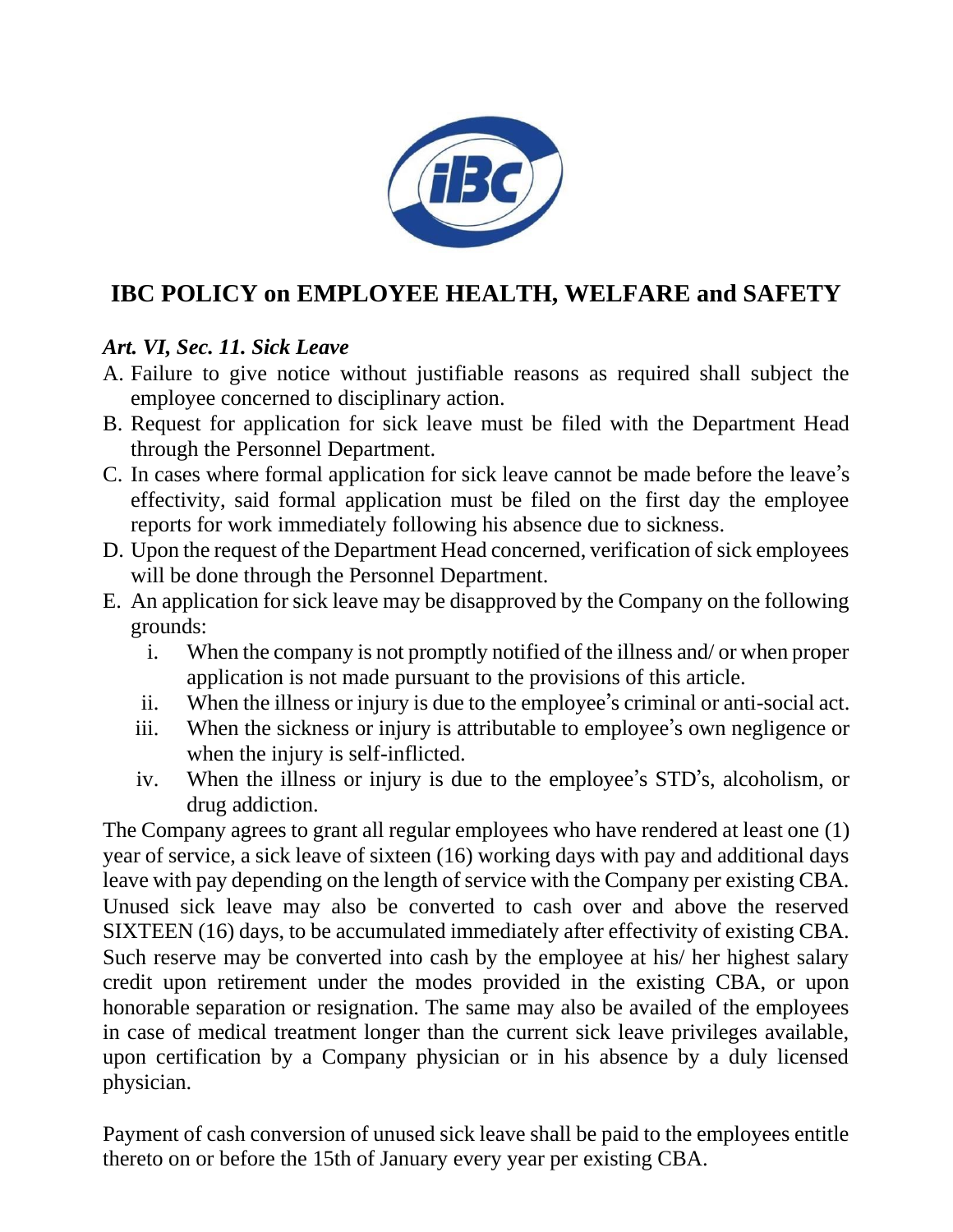#### *Sec. 13. Maternity Leave*

The Company shall allow female employees maternity leave with full pay for a period of two (2) weeks before the expected date of delivery and forty six (46) days for a normal delivery, miscarriage or abortion or a total of sixty (60) days, or sixty four (64) days after a delivery by caesarian section or a total of seventy eight (78) days, provided that she has rendered at least six (6) months of service with the Company for the twelve (12) months immediately preceding the expected date of delivery (normal or caesarian), miscarriage or complete abortion.

Extension of maternity leave, chargeable against sick leave, vacation leave, or leave without pay may be granted by the Company if the female employee is still incapacitated to work by reason of illness duly certified by her doctor and verified by the Company's physician as one resulting from delivery, complete abortion or miscarriage.

A female employee can no longer avail of the maternity leave benefits after she has had four (4) deliveries for the entire duration of her service to the Company.

A regular female employee who incurs medical and hospital expenses under this section shall be reimbursed ninety (90%) percent of actual expenses including room and board, medicines, laboratory examinations, blood transfusions, pediatrics and professional fees, subject to limitations imposed in the existing CBA after deducting Medicare and group life insurance benefits.

### *Sec. 14. Paternity Leave*

In case of childbirth of the legitimate spouse of male employee, the Company shall grant a paternity leave with pay of a total of ten (10) days.

### *Sec. 19. Hospitalization and Medical Benefits*

- A. Hospitalization Benefits In the event that a sick or injured employee incurs expenses for hospitalization or other forms of medical care or services while in the employ of the Company, ninety (90%) percent of his/ her expenses for the following items shall be reimbursed by the Company, after deducting Medicare and group life insurance benefits. The Company also grants fifty (50%) medical reimbursement of hospitalization expenses in case of sickness or injury of the employee's dependents as reported to the SSS.
	- i. Hospital room and board
	- ii. Medicine
	- iii. Blood transfusion
	- iv. Laboratory examination
	- v. Professional fees

Provided that the illness or injury shall be certified by the Company's physician or, in his absence, a duly licensed physician, which certification shall include a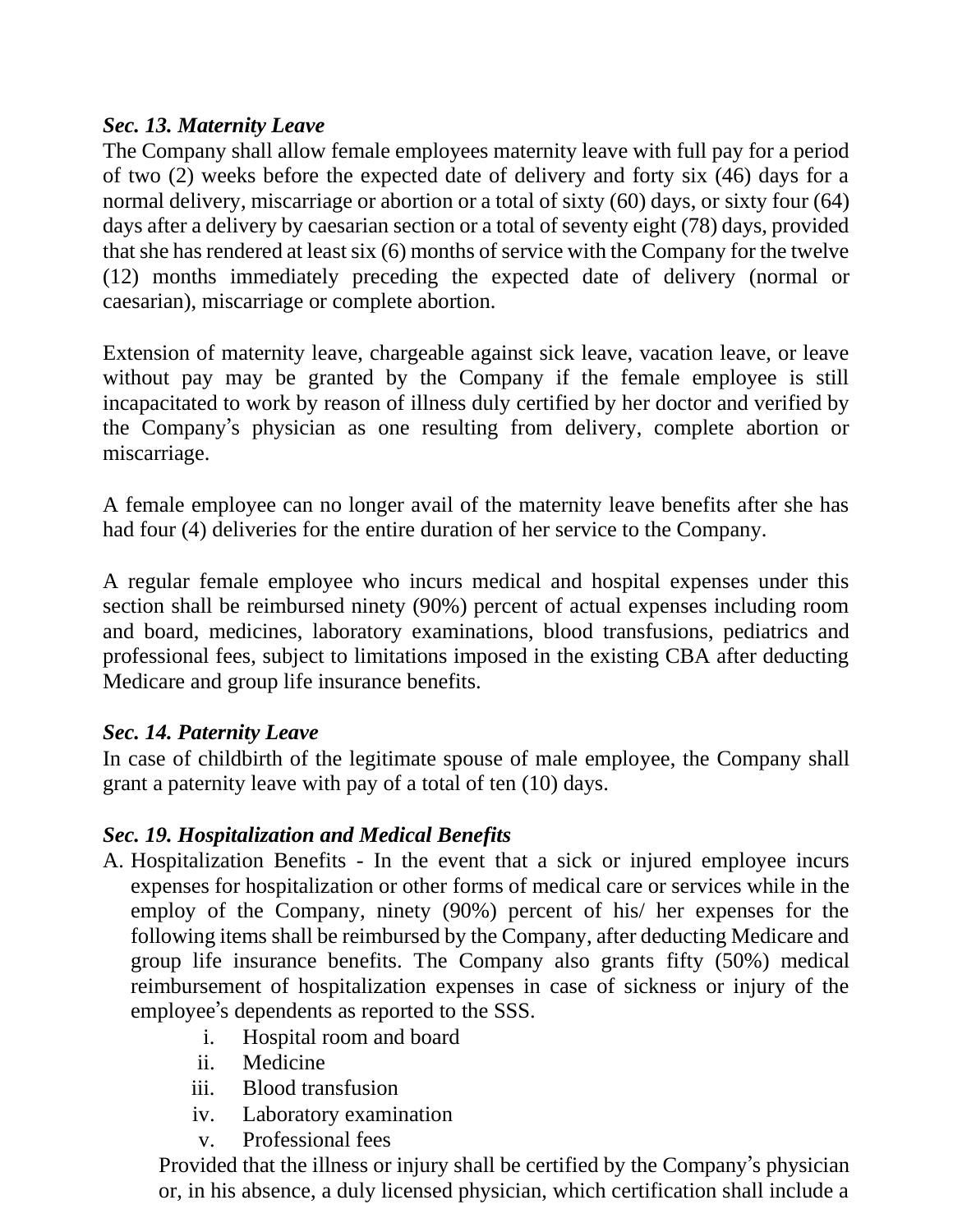statement of hospital confinement and other forms of medical treatment or services required. A clinical or abstract summary shall also be submitted.

Should the certification be issued by a physician other than the Company's physician, such certification shall be at the discretion of the Company, be subject to verification.

In the event that the sick or injured employee chooses treatment by a physician of his own choice not otherwise affirmed by the Company physician, the professional fee to be shouldered by the Company shall be limited to ninety (90%) percent of applicable amount set forth in the table of professional fees (latest edition) published by the Philippine Medical Association, after deducting Medicare and group life insurance benefits.

For purposes of hospital benefits under this section, dependents shall cover the following:

For married employee:

- i. Legitimate spouse not gainfully employed
- ii. Legitimate children who are 21 years of age and below, unmarried and not gainfully employed.

For single employee:

- i. Legitimate parents not gainfully employed
- ii. If both parents are already deceased, full blood brothers and sisters who are 21 years of age and below, unmarried and not gainfully employed (per CBA)
- B. Annual Physical Examination- There shall be an annual physical examination of all regular employees, the expenses of which shall be borne by the Company which will include urinalysis, ECG, stool examination, blood chemistry, PAP smear (for female employee) and x-ray.
- C. Company Clinic The Company shall maintain a clinic within the premises and shall make available competent physician, dentist, optometrist, and nurses based on the working schedules. Sufficient first-aid equipment and medicines shall be maintained in the clinic. Provincial availability of a competent physician through their Station Managers to comply with these provisions.
- D. Optical Expenses The company agrees to shoulder up to Four Thousand Pesos (P4,000) the cost of prescribed eyeglasses within three years to employees required to use for medical reasons.
- E. Limitations to Reimbursements- It is understood that cost of reimbursements by the Company under this Section shall not be applicable to cases of suicide, self-inflicted injury or cosmetic treatment or surgery.
- F. Family Planning- Instructions and facilities hall be made available free of charge to all employees at the company's clinic or infirmary. Hepatitis B Vaccination- The Company shall grant at its expense all regular employee vaccination against Hepatitis B and to be certified by the Company Physician before vaccination.